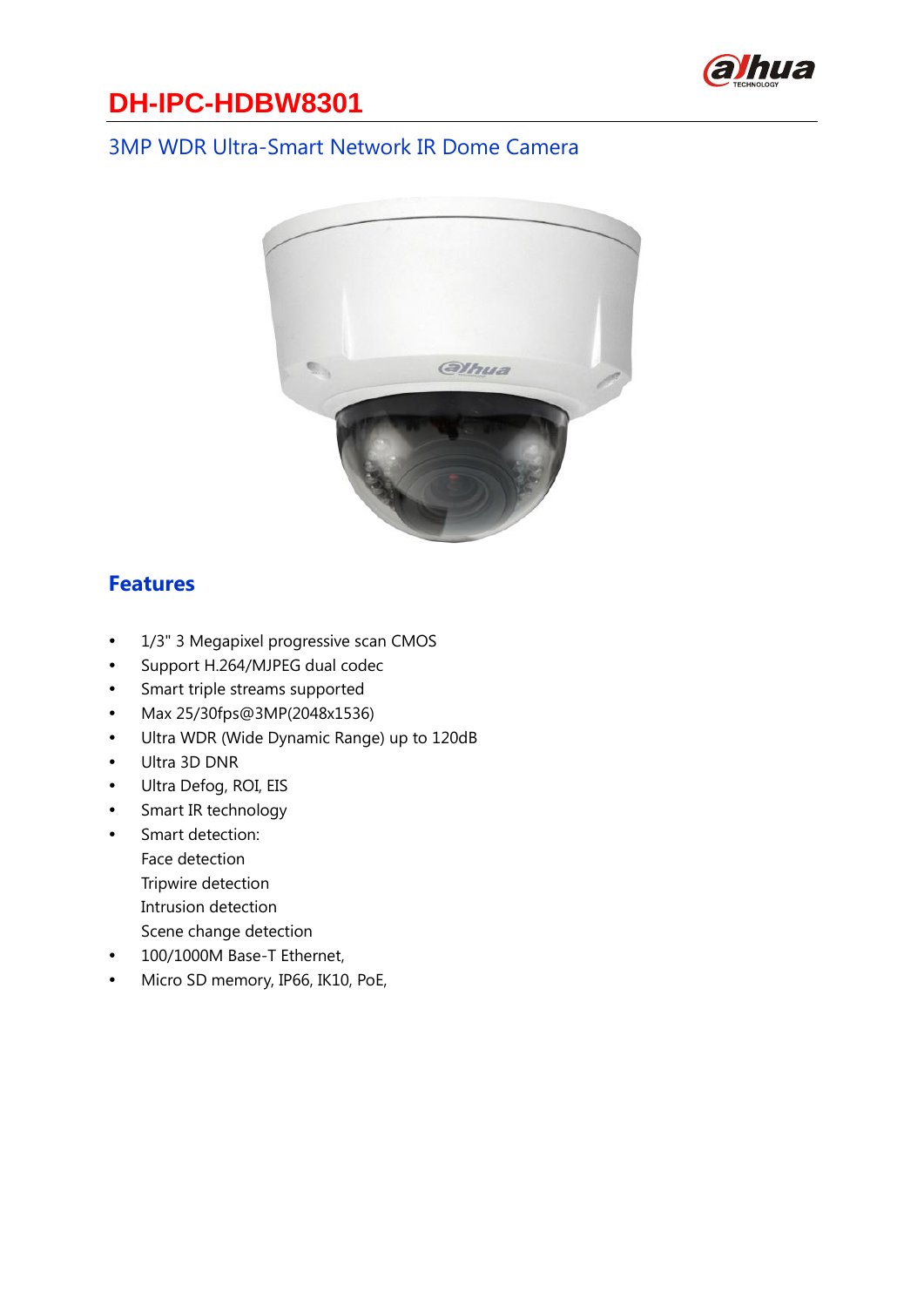

## **Technical Specifications**

| <b>Model</b>                    |                     | IPC-HDBW8301                                                   |  |  |  |
|---------------------------------|---------------------|----------------------------------------------------------------|--|--|--|
| <b>Camera</b>                   |                     |                                                                |  |  |  |
| <b>Image Sensor</b>             |                     | 1/3" 3Megapixel Aptina CMOS                                    |  |  |  |
| <b>Effective Pixels</b>         |                     | 2048(H)x1536(V)                                                |  |  |  |
| Scanning System                 |                     | Progressive                                                    |  |  |  |
| <b>Electronic Shutter Speed</b> |                     | Auto/Manual 1/3~1/10000                                        |  |  |  |
| Min. Illumination               |                     | Color: 0. 1Lux/F1.2, B/W: 0.01Lux/F1.2; 0Lux/F1.2(IR on)       |  |  |  |
| S/N Ratio                       |                     | More than 50dB                                                 |  |  |  |
| Video Output                    |                     | 1 port                                                         |  |  |  |
| <b>Camera Features</b>          |                     |                                                                |  |  |  |
| Max. IR LEDs Length             |                     | 20m, Smart IR technology                                       |  |  |  |
| Day/Night                       |                     | Auto(ICR)/Color/B/W                                            |  |  |  |
| <b>Backlight Compensation</b>   |                     | BLC / HLC / WDR (120dB)                                        |  |  |  |
| <b>White Balance</b>            |                     | Auto                                                           |  |  |  |
| Gain Control                    |                     | Auto/Manual                                                    |  |  |  |
| Noise Reduction                 |                     | 3D                                                             |  |  |  |
| Privacy Masking                 |                     | Up to 4 areas                                                  |  |  |  |
| <b>EIS</b>                      |                     | Support                                                        |  |  |  |
| Ultra Defog                     |                     | Support                                                        |  |  |  |
| Lens                            |                     |                                                                |  |  |  |
| Focal Length                    |                     | 2.7 -12mm                                                      |  |  |  |
| Max Aperture                    |                     | F1.2                                                           |  |  |  |
| <b>Focus Control</b>            |                     | Manual                                                         |  |  |  |
| Angle of View                   |                     | H: $91.2^{\circ}$ ~31.1°                                       |  |  |  |
| Lens Type                       |                     | Manual/ Auto Iris(DC)                                          |  |  |  |
| Mount Type                      |                     | Board-in Type                                                  |  |  |  |
| <b>Video</b>                    |                     |                                                                |  |  |  |
| Compression                     |                     | H.264 / MJPEG                                                  |  |  |  |
| Resolution                      |                     | 3M(2048×1536)/1080P(1920×1080) / 720P(1280×720) /D1(704×576) / |  |  |  |
|                                 |                     | $CIF(352\times288)$                                            |  |  |  |
| Frame Rate                      | Main Stream         | 3M/1080P/720P(1~25/30fps)                                      |  |  |  |
|                                 | Sub Stream          | D1/CIF(1 ~ 25/30fps)                                           |  |  |  |
|                                 | <b>Third Stream</b> | $1080P/720P/D1(1 \sim 25/30fps)$                               |  |  |  |
| <b>Bit Rate</b>                 |                     | H.264: 32K ~ 8192Kbps                                          |  |  |  |
| <b>ROI</b>                      |                     | Up to 4 areas                                                  |  |  |  |
| <b>Audio</b>                    |                     |                                                                |  |  |  |
| Compression                     |                     | G.711a / G.711u                                                |  |  |  |
| Interface                       |                     | 1/1 channel In/Out                                             |  |  |  |
| <b>Intelligent Function</b>     |                     |                                                                |  |  |  |
| Smart detection                 |                     | Tripwire                                                       |  |  |  |
|                                 |                     | Intrusion                                                      |  |  |  |
|                                 |                     | Scene change                                                   |  |  |  |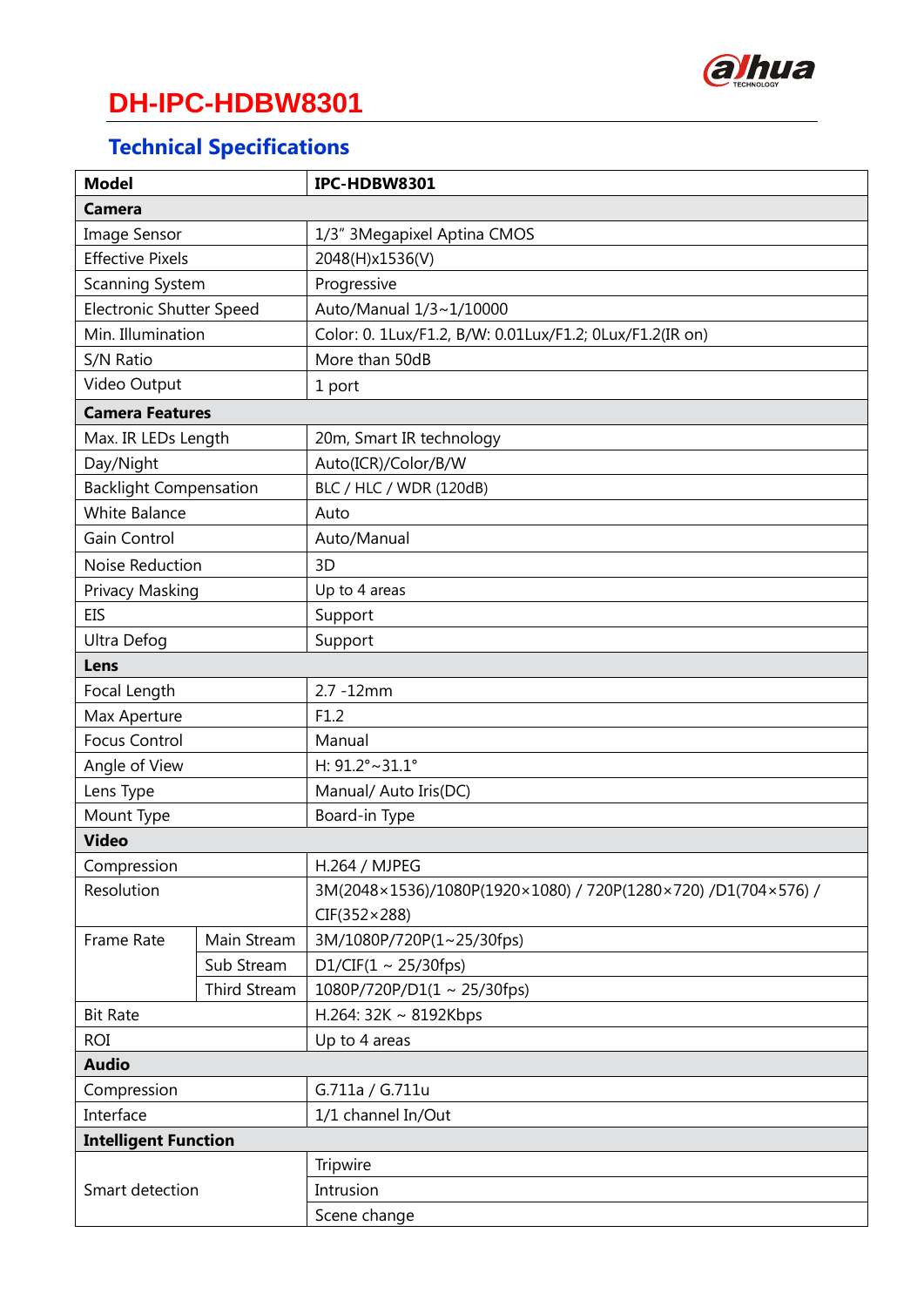

|                            | Missing/Abandoned                                                            |  |  |  |  |  |
|----------------------------|------------------------------------------------------------------------------|--|--|--|--|--|
|                            | Audio detect                                                                 |  |  |  |  |  |
|                            | Face detect                                                                  |  |  |  |  |  |
| <b>Network</b>             |                                                                              |  |  |  |  |  |
| Ethernet                   | RJ-45 (10/100Base-T)                                                         |  |  |  |  |  |
| Wi-Fi                      | N/A                                                                          |  |  |  |  |  |
| Protocol                   | IPv4/IPv6, HTTP, HTTPS, SSL, TCP/IP, UDP, UPnP, ICMP, IGMP, SNMP, RTSP, RTP, |  |  |  |  |  |
|                            | SMTP, NTP, DHCP, DNS, PPPOE, DDNS, FTP, IP Filter, QoS, Bonjour              |  |  |  |  |  |
| Compatibility              | ONVIF, PSIA, CGI                                                             |  |  |  |  |  |
| Max. User Access           | 20 users                                                                     |  |  |  |  |  |
| <b>Smart Phone</b>         | iPhone, iPad, Android, Windows Phone                                         |  |  |  |  |  |
| <b>Auxiliary Interface</b> |                                                                              |  |  |  |  |  |
| <b>Memory Slot</b>         | Micro SD, Max 64GB                                                           |  |  |  |  |  |
| <b>RS485</b>               | N/A                                                                          |  |  |  |  |  |
| Alarm                      | 1/1 channel In/Out                                                           |  |  |  |  |  |
| PIR Sensor Range           | N/A                                                                          |  |  |  |  |  |
| General                    |                                                                              |  |  |  |  |  |
| Power Supply               | DC12V/AC24V, PoE(802.3af)                                                    |  |  |  |  |  |
| Power Consumption          | Max 7W (IR on: +2W)                                                          |  |  |  |  |  |
| <b>Working Environment</b> | -20°C~+60°C, Less than 90%RH                                                 |  |  |  |  |  |
| <b>Ingress Protection</b>  | <b>IP66</b>                                                                  |  |  |  |  |  |
| <b>Vandal Resistance</b>   | <b>IK10</b>                                                                  |  |  |  |  |  |
| Dimensions                 | Φ151mm×119mm                                                                 |  |  |  |  |  |
| Weight                     | 1.25kg                                                                       |  |  |  |  |  |